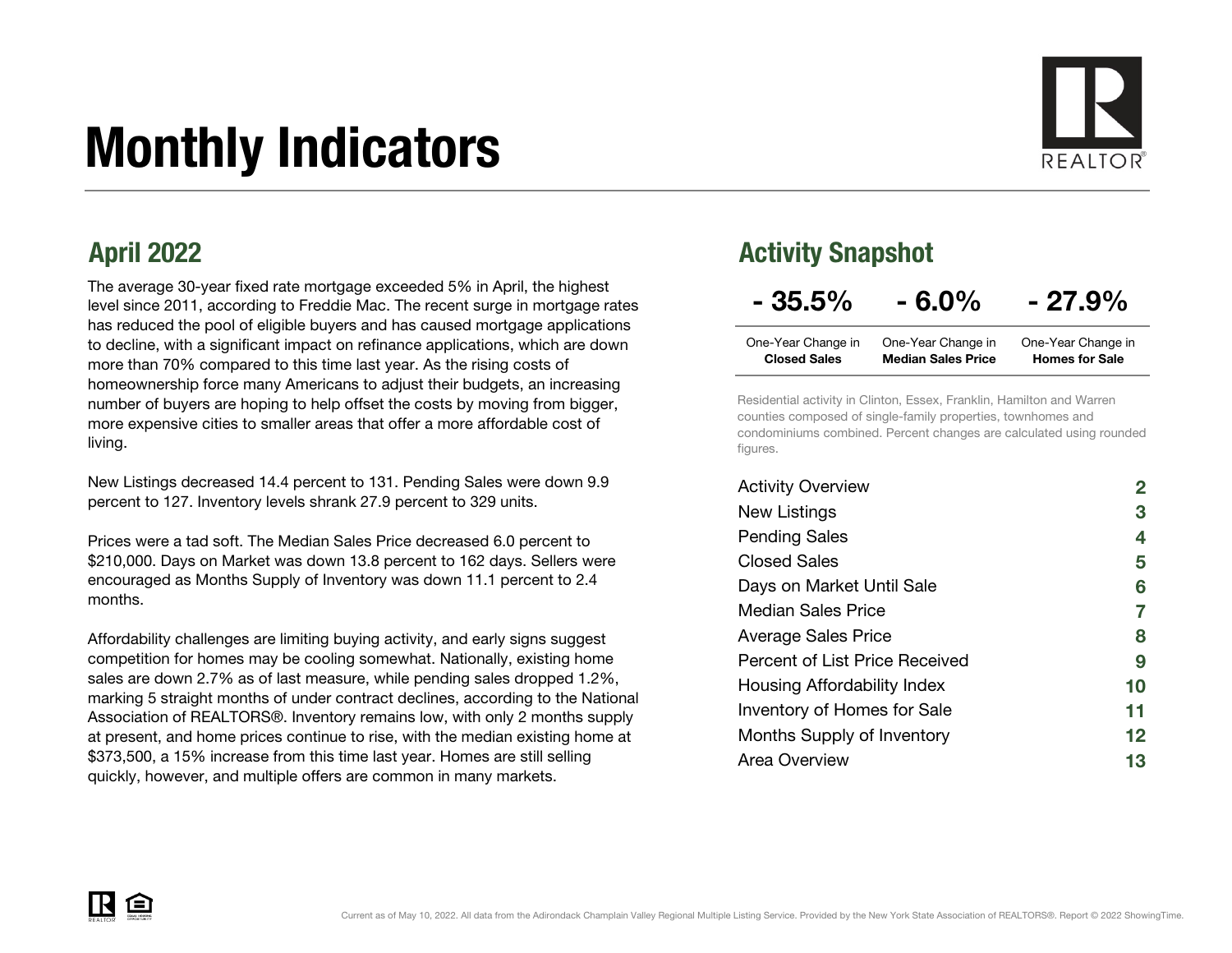### Activity Overview

Key metrics by report month and for year-to-date (YTD) starting from the first of the year.



| <b>Key Metrics</b>                 | <b>Historical Sparkbars</b>                        | 4-2021    | 4-2022    | Percent Change |           | <b>YTD 2021 YTD 2022</b> | Percent Change |
|------------------------------------|----------------------------------------------------|-----------|-----------|----------------|-----------|--------------------------|----------------|
| <b>New Listings</b>                | 4-2022<br>4-2019<br>4-2020<br>4-2021               | 153       | 131       | $-14.4%$       | 483       | 426                      | $-11.8%$       |
| <b>Pending Sales</b>               | 4-2019<br>4-2020<br>$4 - 202$                      | 141       | 127       | $-9.9%$        | 538       | 455                      | $-15.4%$       |
| <b>Closed Sales</b>                | 4-2019<br>4-2020<br>4-2021<br>4-2022               | 141       | 91        | $-35.5%$       | 501       | 387                      | $-22.8%$       |
| <b>Days on Market</b>              | 4-2019<br>$4 - 2020$                               | 188       | 162       | $-13.8%$       | 180       | 154                      | $-14.4%$       |
| <b>Median Sales Price</b>          | 4-2019<br>4-2020<br>4-2021<br>4-2022               | \$223,500 | \$210,000 | $-6.0%$        | \$199,000 | \$191,950                | $-3.5%$        |
| <b>Avg. Sales Price</b>            | 4-2019<br>4-2020<br>4-2021<br>4-2022               | \$306,355 | \$359,915 | $+17.5%$       | \$315,139 | \$323,913                | $+2.8%$        |
| <b>Pct. of List Price Received</b> | 4-2019<br>4-2020<br>4-2021<br>4-2022               | 96.7%     | 96.1%     | $-0.6%$        | 96.3%     | 96.3%                    | 0.0%           |
| <b>Affordability Index</b>         | 4-2019<br>4-2020<br>4-2022<br>4-2021               | 166       | 139       | $-16.3%$       | 186       | 152                      | $-18.3%$       |
| <b>Homes for Sale</b>              | $4 - 2021$<br>4-2019<br>4-2020<br>4-2022           | 456       | 329       | $-27.9%$       | $ -$      |                          |                |
| <b>Months Supply</b>               | __ <b>______</b> ___<br>4-2019<br>4-2021<br>4-2022 | 2.7       | 2.4       | $-11.1%$       |           |                          |                |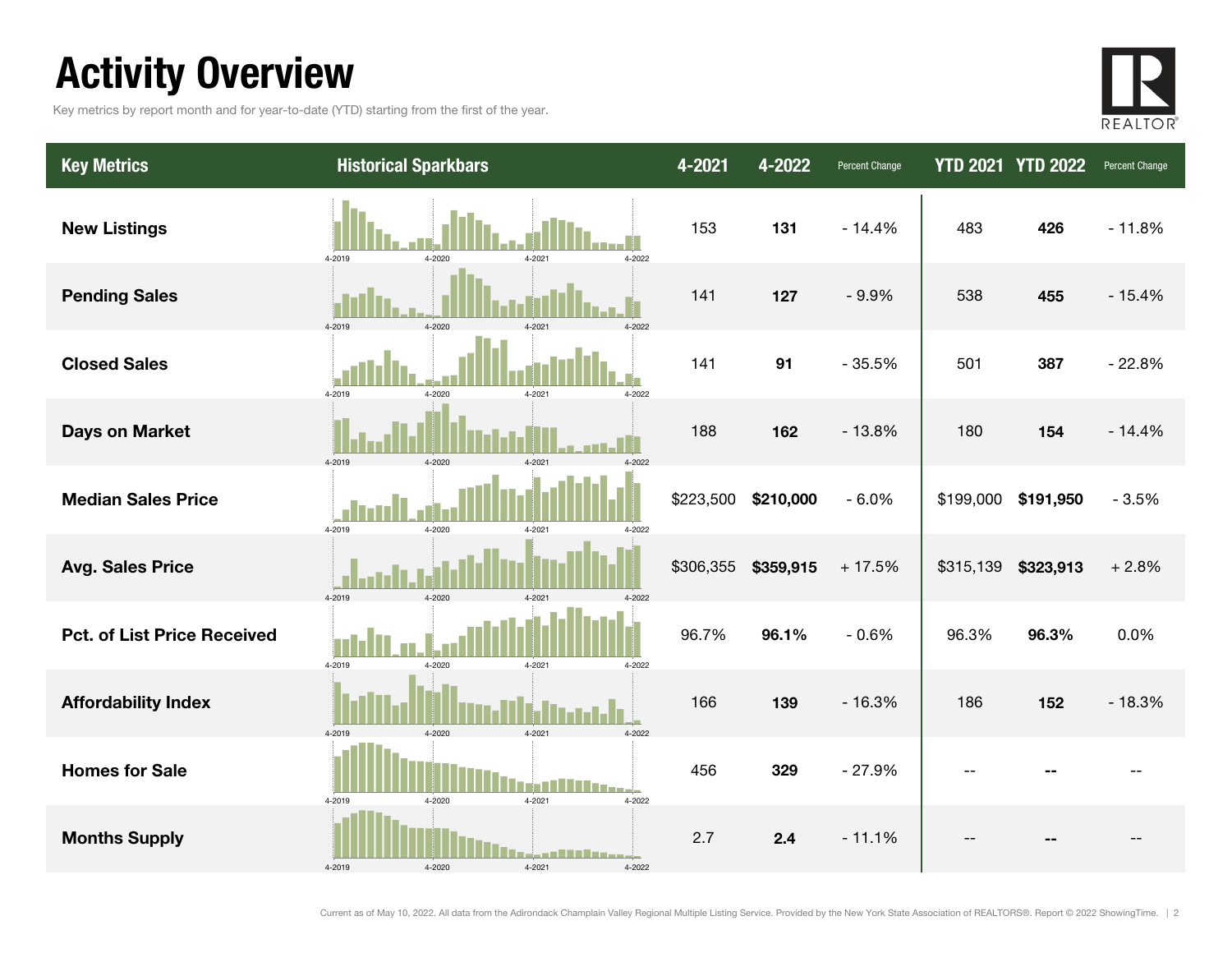### New Listings

A count of the properties that have been newly listed on the market in a given month.





| <b>New Listings</b> |     | <b>Prior Year</b> | <b>Percent Change</b> |
|---------------------|-----|-------------------|-----------------------|
| May 2021            | 218 | 198               | $+10.1%$              |
| June 2021           | 238 | 282               | $-15.6%$              |
| <b>July 2021</b>    | 223 | 243               | $-8.2\%$              |
| August 2021         | 211 | 268               | $-21.3%$              |
| September 2021      | 180 | 223               | $-19.3%$              |
| October 2021        | 156 | 196               | $-20.4%$              |
| November 2021       | 89  | 146               | $-39.0%$              |
| December 2021       | 90  | 83                | $+8.4%$               |
| January 2022        | 83  | 103               | $-19.4%$              |
| February 2022       | 81  | 80                | $+1.3%$               |
| March 2022          | 131 | 147               | $-10.9%$              |
| April 2022          | 131 | 153               | -14.4%                |
| 12-Month Avg        | 153 | 177               | $-13.6%$              |

#### Historical New Listings by Month

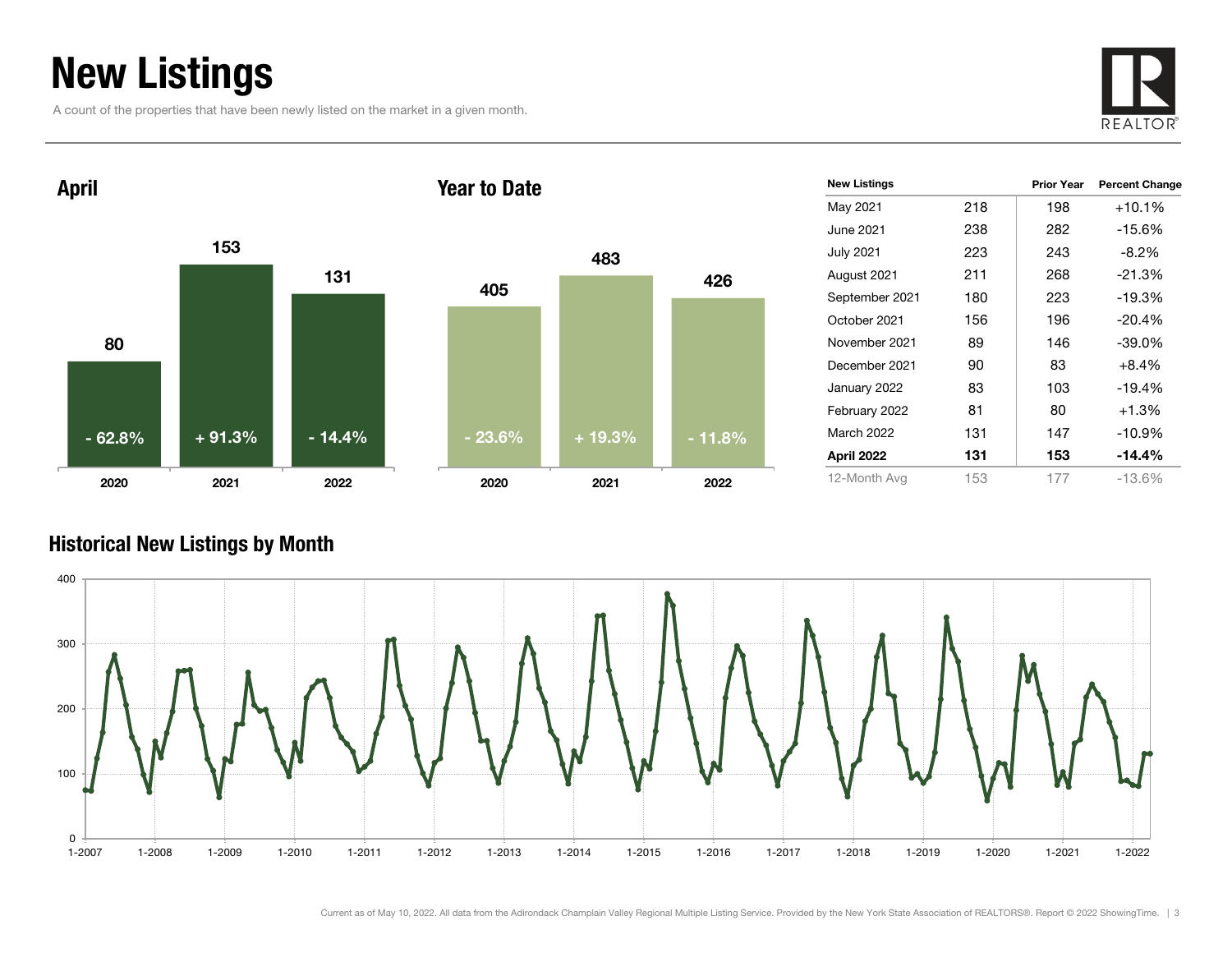### Pending Sales

A count of the properties on which offers have been accepted in a given month.





| <b>Pending Sales</b> |     | <b>Prior Year</b> | <b>Percent Change</b> |
|----------------------|-----|-------------------|-----------------------|
| May 2021             | 150 | 151               | $-0.7\%$              |
| June 2021            | 174 | 231               | $-24.7%$              |
| <b>July 2021</b>     | 161 | 257               | $-37.4%$              |
| August 2021          | 199 | 233               | $-14.6%$              |
| September 2021       | 170 | 216               | $-21.3%$              |
| October 2021         | 123 | 189               | -34.9%                |
| November 2021        | 107 | 131               | $-18.3%$              |
| December 2021        | 87  | 110               | $-20.9%$              |
| January 2022         | 104 | 133               | $-21.8%$              |
| February 2022        | 79  | 116               | $-31.9%$              |
| <b>March 2022</b>    | 145 | 148               | $-2.0%$               |
| April 2022           | 127 | 141               | $-9.9\%$              |
| 12-Month Avg         | 136 | 171               | $-20.5%$              |

#### Historical Pending Sales by Month

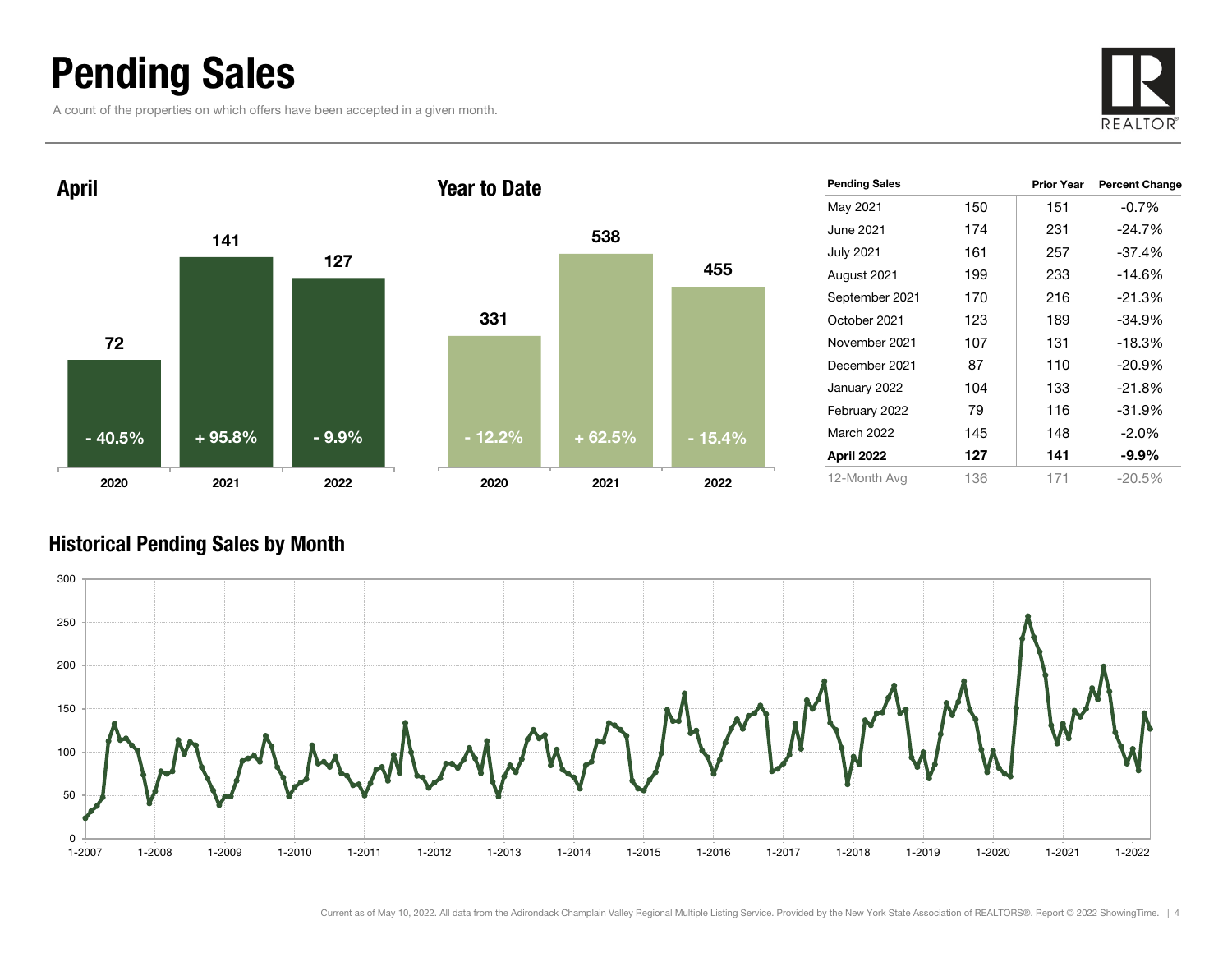### Closed Sales

A count of the actual sales that closed in a given month.





| <b>Closed Sales</b> |     | <b>Prior Year</b> | <b>Percent Change</b> |
|---------------------|-----|-------------------|-----------------------|
| May 2021            | 135 | 97                | +39.2%                |
| June 2021           | 161 | 100               | $+61.0%$              |
| <b>July 2021</b>    | 151 | 160               | $-5.6%$               |
| August 2021         | 154 | 173               | $-11.0%$              |
| September 2021      | 191 | 229               | $-16.6%$              |
| October 2021        | 164 | 222               | $-26.1%$              |
| November 2021       | 177 | 189               | $-6.3%$               |
| December 2021       | 144 | 216               | -33.3%                |
| January 2022        | 113 | 114               | $-0.9%$               |
| February 2022       | 78  | 115               | $-32.2%$              |
| March 2022          | 105 | 131               | $-19.8%$              |
| April 2022          | 91  | 141               | $-35.5%$              |
| 12-Month Avg        | 139 | 157               | $-11.5%$              |

#### Historical Closed Sales by Month

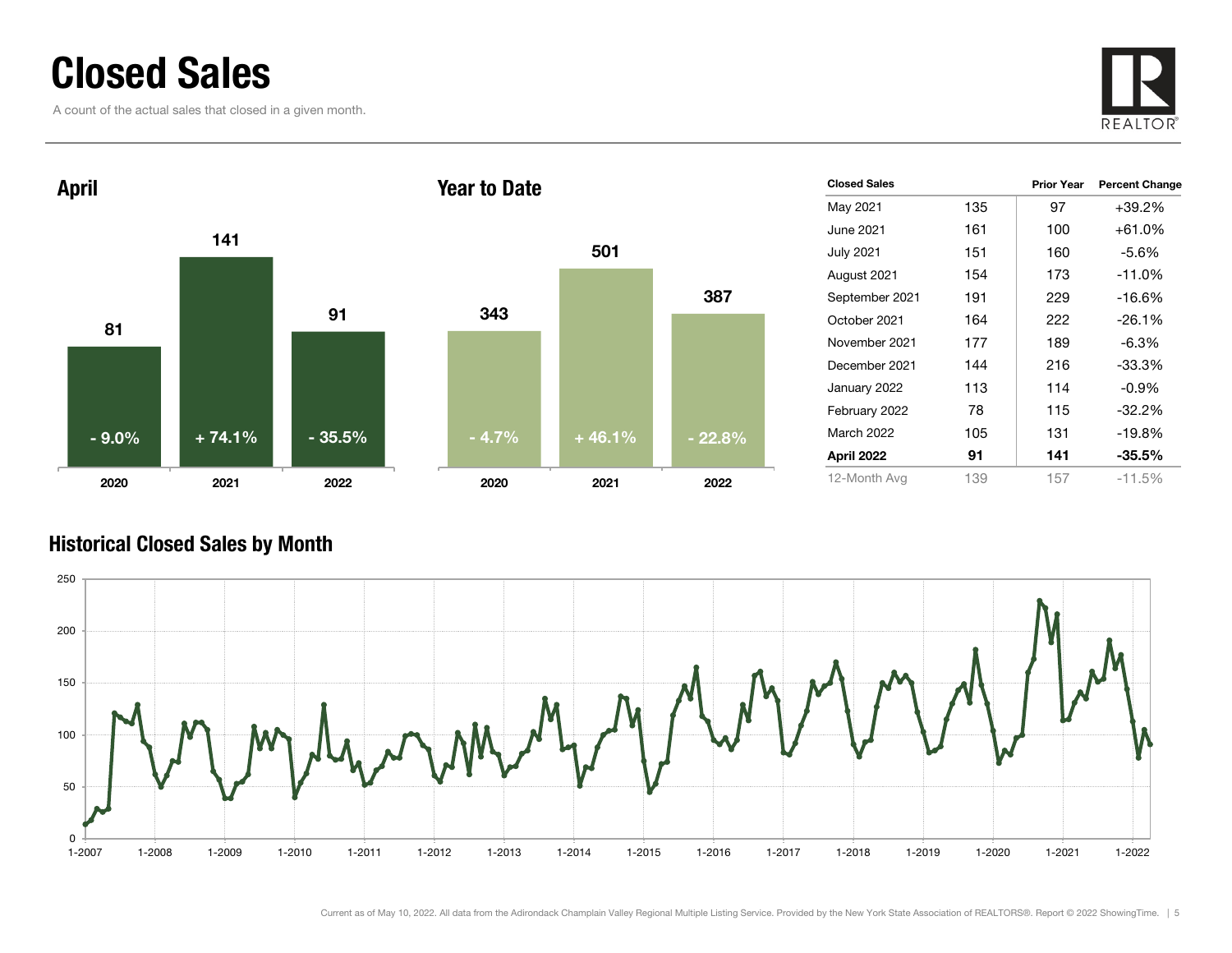### Days on Market Until Sale

Average number of days between when a property is listed and when an offer is accepted in a given month.





| Days on Market     |     | <b>Prior Year</b> | <b>Percent Change</b> |
|--------------------|-----|-------------------|-----------------------|
| May 2021           | 185 | 247               | $-25.1%$              |
| June 2021 <b>.</b> | 185 | 199               | $-7.0\%$              |
| <b>July 2021</b>   | 132 | 216               | $-38.9%$              |
| August 2021        | 139 | 179               | $-22.3%$              |
| September 2021     | 125 | 179               | $-30.2\%$             |
| October 2021       | 139 | 167               | $-16.8%$              |
| November 2021      | 142 | 182               | $-22.0%$              |
| December 2021      | 145 | 160               | $-9.4%$               |
| January 2022       | 133 | 176               | $-24.4%$              |
| February 2022      | 159 | 161               | $-1.2\%$              |
| <b>March 2022</b>  | 166 | 190               | $-12.6%$              |
| April 2022         | 162 | 188               | -13.8%                |
| 12-Month Avg*      | 149 | 183               | $-18.6\%$             |

\* Average Days on Market of all properties from May 2021 through April 2022. This is not the average of the individual figures above.



#### Historical Days on Market Until Sale by Month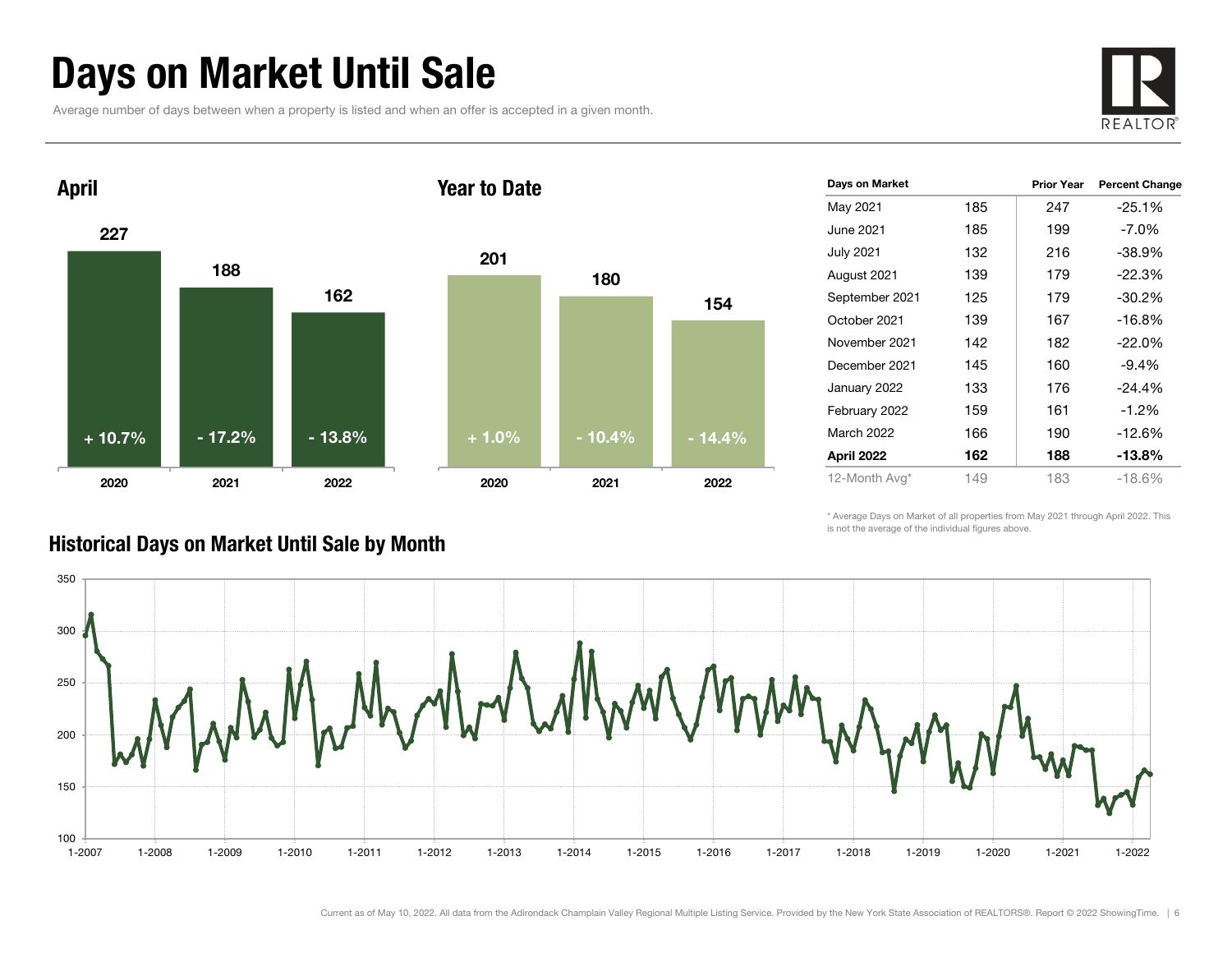### Median Sales Price

Point at which half of the sales sold for more and half sold for less, not accounting for seller concessions, in a given month.



April

#### Year to Date



| <b>Median Sales Price</b> |           | <b>Prior Year</b> | <b>Percent Change</b> |
|---------------------------|-----------|-------------------|-----------------------|
| May 2021                  | \$190,000 | \$150,000         | $+26.7%$              |
| June 2021                 | \$200,000 | \$155,000         | $+29.0\%$             |
| <b>July 2021</b>          | \$215,000 | \$197,450         | $+8.9%$               |
| August 2021               | \$227,000 | \$200,000         | $+13.5%$              |
| September 2021            | \$210,000 | \$205,000         | $+2.4%$               |
| October 2021              | \$224,250 | \$209,000         | $+7.3%$               |
| November 2021             | \$208,750 | \$229,000         | $-8.8\%$              |
| December 2021             | \$227,500 | \$195,750         | $+16.2%$              |
| January 2022              | \$172,500 | \$196,763         | $-12.3%$              |
| February 2022             | \$200,000 | \$182,000         | $+9.9%$               |
| <b>March 2022</b>         | \$236,500 | \$195,944         | $+20.7%$              |
| April 2022                | \$210,000 | \$223,500         | -6.0%                 |
| 12-Month Med*             | \$210,000 | \$199,000         | $+5.5\%$              |

\* Median Sales Price of all properties from May 2021 through April 2022. This is not the average of the individual figures above.



#### Historical Median Sales Price by Month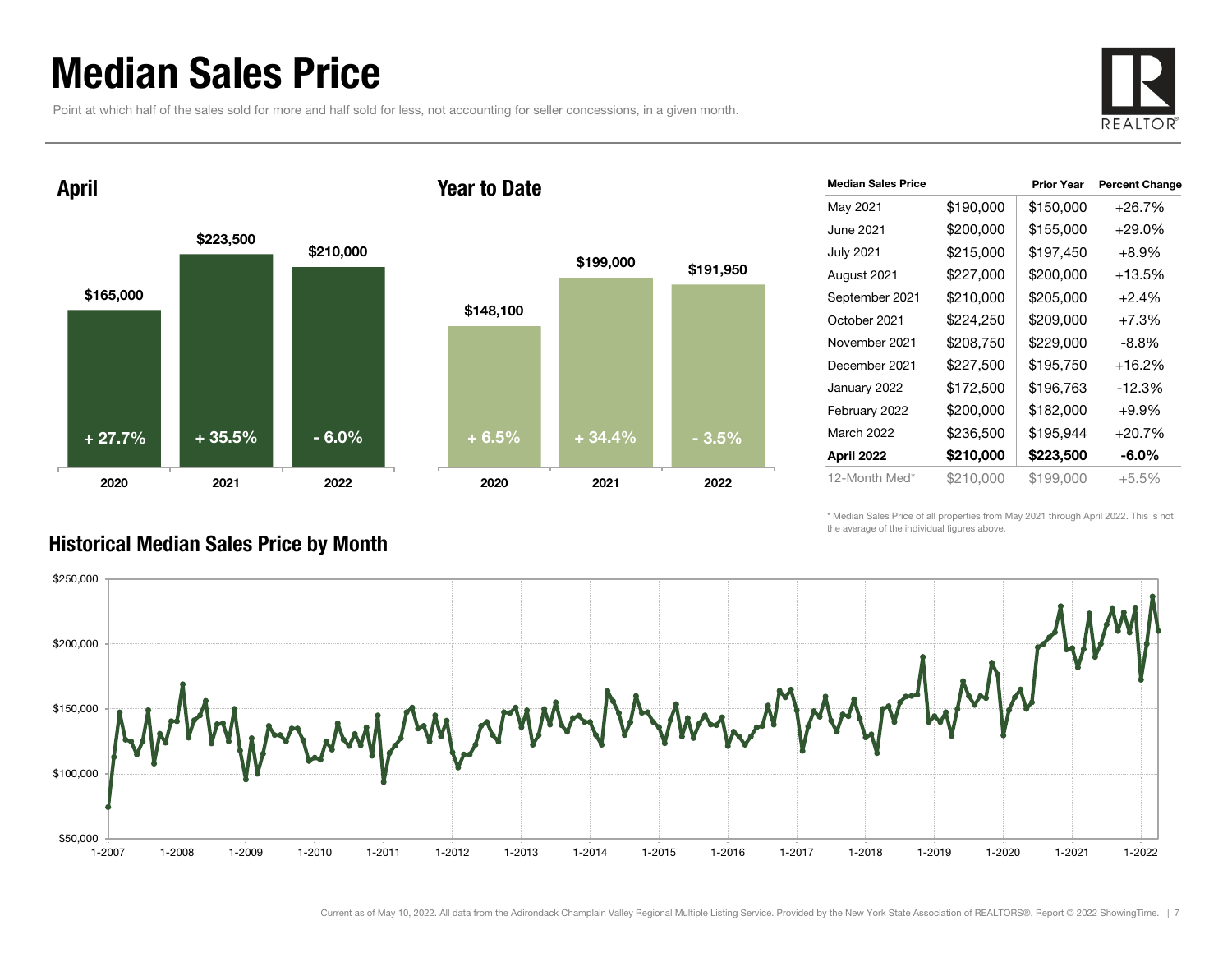### Average Sales Price

Average sales price for all closed sales, not accounting for seller concessions, in a given month.



\$249,439 \$306,355 \$359,915 2020 2021 2022 April \$213,225 \$315,139 \$323,913 2020 2021 2022 Year to Date+ 65.1% $+ 22.8\%$  + 17.5% + 15.1% + 47.8% + 2.8%

| Avg. Sales Price |           | <b>Prior Year</b> | <b>Percent Change</b> |
|------------------|-----------|-------------------|-----------------------|
| May 2021         | \$290,795 | \$280,419         | $+3.7%$               |
| June 2021        | \$286,738 | \$236,529         | $+21.2%$              |
| <b>July 2021</b> | \$268,753 | \$288,833         | $-7.0\%$              |
| August 2021      | \$329,106 | \$310,838         | $+5.9%$               |
| September 2021   | \$330,599 | \$270,187         | $+22.4%$              |
| October 2021     | \$381,061 | \$342,931         | $+11.1%$              |
| November 2021    | \$329,141 | \$343,744         | $-4.2\%$              |
| December 2021    | \$309,048 | \$289,480         | $+6.8%$               |
| January 2022     | \$264,155 | \$282,917         | $-6.6\%$              |
| February 2022    | \$349,843 | \$271,137         | $+29.0%$              |
| March 2022       | \$337,568 | \$390,703         | $-13.6%$              |
| April 2022       | \$359,915 | \$306,355         | +17.5%                |
| 12-Month Avg*    | \$318,808 | \$304,268         | $+4.8%$               |

\* Avg. Sales Price of all properties from May 2021 through April 2022. This is not the average of the individual figures above.



#### Historical Average Sales Price by Month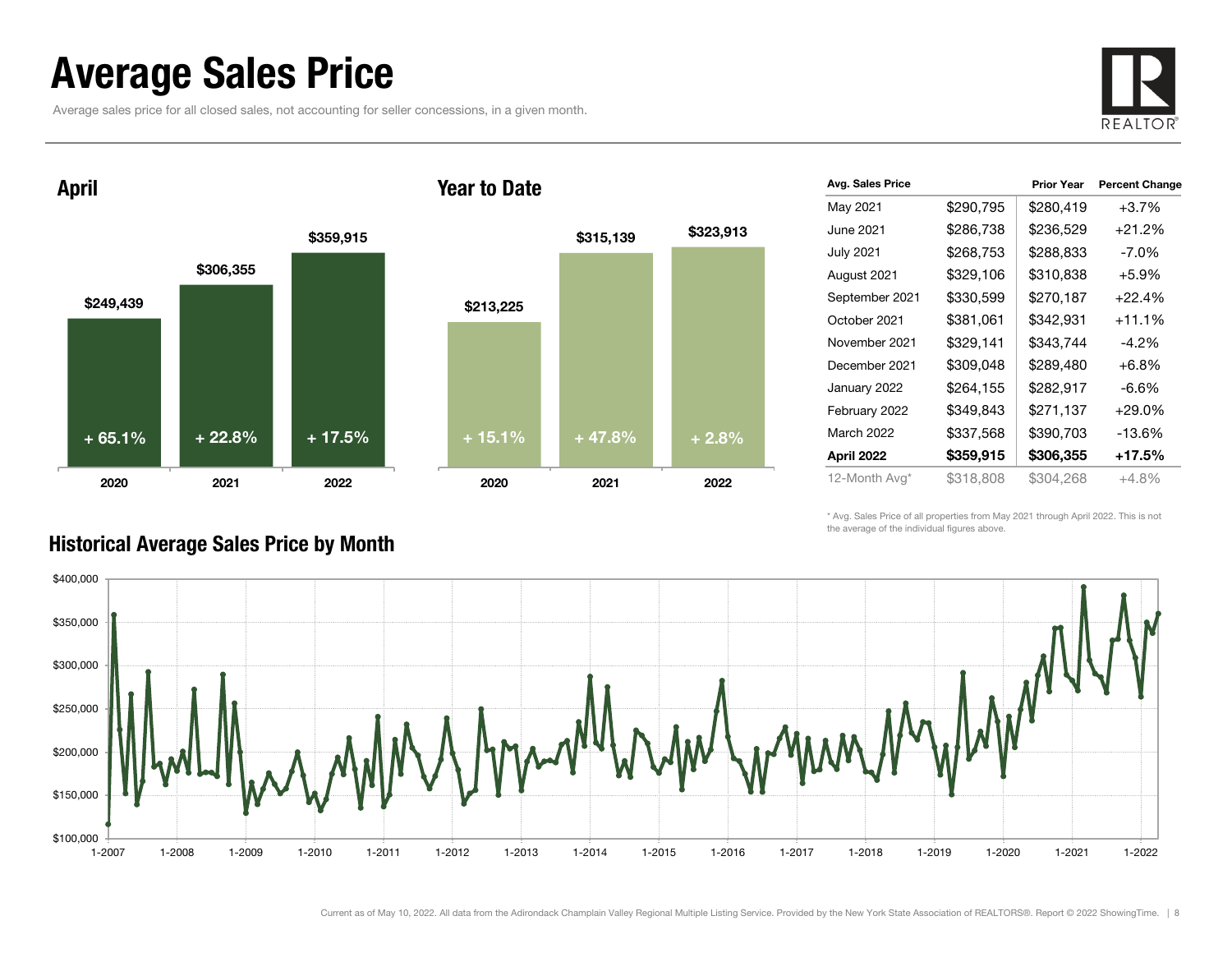### Percent of List Price Received

Percentage found when dividing a property's sales price by its most recent list price, then taking the average for all properties sold in a given month, not accounting for seller concessions.



93.3% 96.7% 96.1% 2020 2021 2022 April 93.9% 96.3% 96.3% 2020 2021 2022 Year to Date- 1.2% $\%$  + 3.6% + 0.6% + 0.6% + 0.6% + 2.6% + 0.0%

| Pct. of List Price Received |       | <b>Prior Year</b> | <b>Percent Change</b> |
|-----------------------------|-------|-------------------|-----------------------|
| May 2021                    | 95.8% | 93.9%             | $+2.0%$               |
| June 2021                   | 97.1% | 94.0%             | $+3.3%$               |
| <b>July 2021</b>            | 96.4% | 94.7%             | $+1.8%$               |
| August 2021                 | 97.6% | 95.6%             | $+2.1%$               |
| September 2021              | 97.6% | 95.6%             | $+2.1%$               |
| October 2021                | 96.7% | 96.2%             | $+0.5%$               |
| November 2021               | 96.3% | 95.6%             | $+0.7%$               |
| December 2021               | 96.6% | 96.3%             | $+0.3%$               |
| January 2022                | 96.3% | 96.6%             | $-0.3%$               |
| February 2022               | 97.2% | 95.6%             | $+1.7%$               |
| <b>March 2022</b>           | 95.7% | 96.4%             | $-0.7%$               |
| April 2022                  | 96.1% | 96.7%             | $-0.6\%$              |
| 12-Month Avg*               | 96.7% | 95.7%             | $+1.0%$               |

\* Average Pct. of List Price Received for all properties from May 2021 through April 2022. This is not the average of the individual figures above.



#### Historical Percent of List Price Received by Month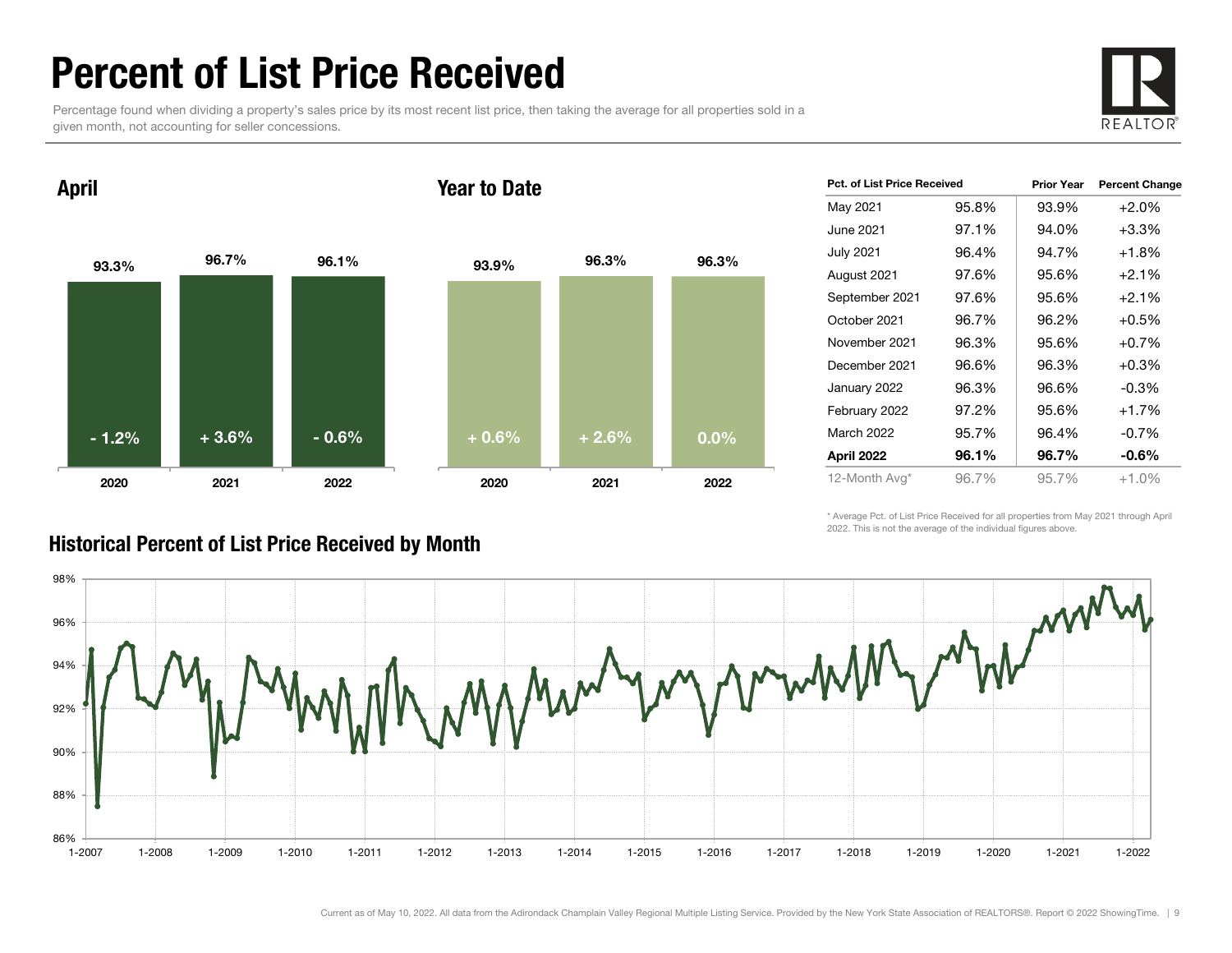# Housing Affordability Index

This index measures housing affordability for the region. For example, an index of 120 means the median household income is 120% of what is necessary to qualify for the median-priced home under prevailing interest rates. A higher number means greater affordability.





| Affordability Index |     | <b>Prior Year</b> | <b>Percent Change</b> |
|---------------------|-----|-------------------|-----------------------|
| May 2021            | 197 | 246               | $-19.9%$              |
| June 2021           | 187 | 240               | $-22.1%$              |
| July 2021           | 176 | 191               | $-7.9\%$              |
| August 2021         | 163 | 190               | $-14.2%$              |
| September 2021      | 175 | 186               | $-5.9%$               |
| October 2021        | 163 | 183               | $-10.9%$              |
| November 2021       | 180 | 168               | $+7.1%$               |
| December 2021       | 158 | 199               | $-20.6%$              |
| January 2022        | 202 | 196               | $+3.1%$               |
| February 2022       | 172 | 210               | $-18.1%$              |
| <b>March 2022</b>   | 133 | 189               | $-29.6%$              |
| April 2022          | 139 | 166               | $-16.3%$              |
| 12-Month Avg        | 170 | 197               | $-13.5%$              |

#### Historical Housing Affordability Index by Mont h

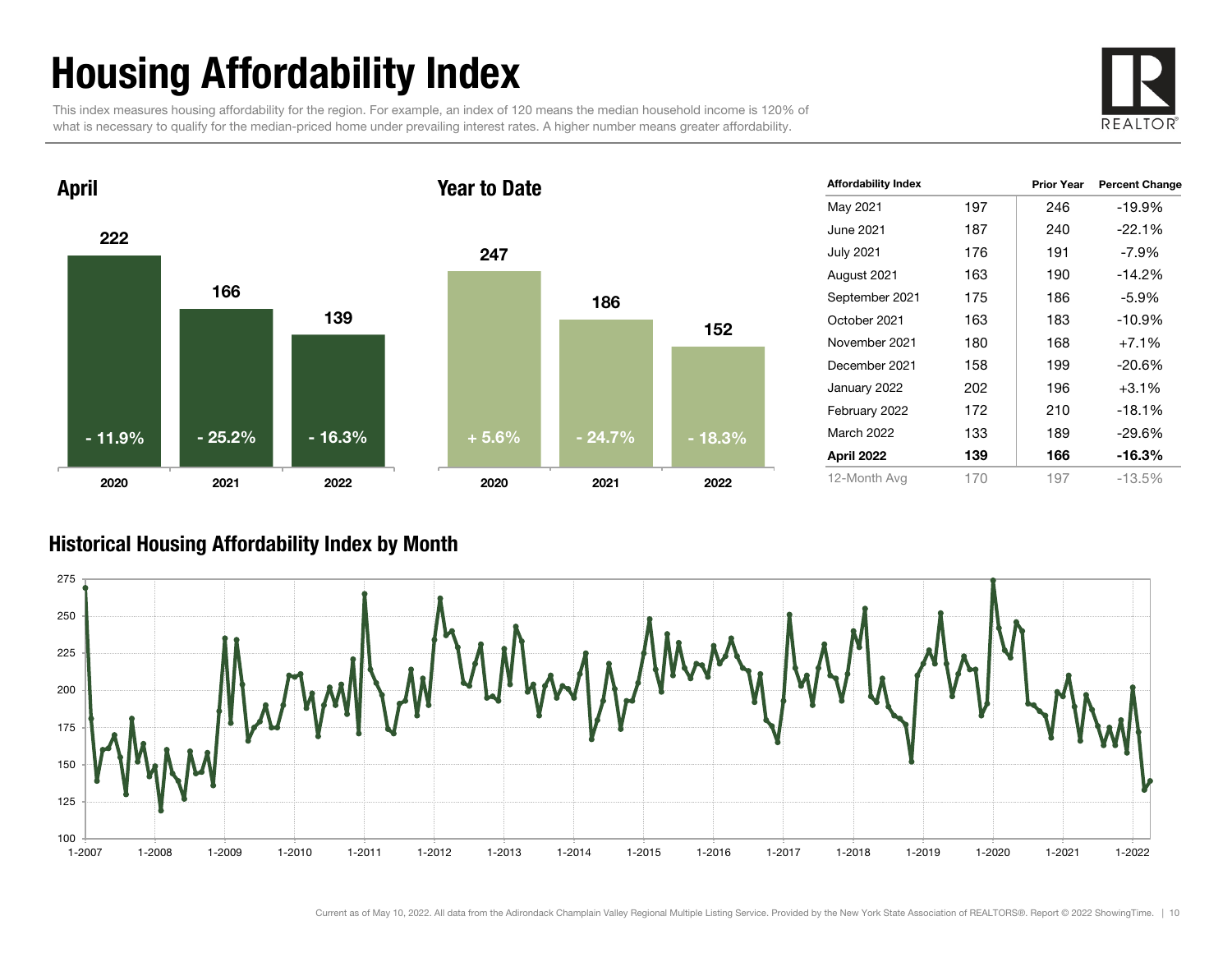### Inventory of Homes for Sale

The number of properties available for sale in active status at the end of a given month.





#### Historical Inventory of Homes for Sale by Month

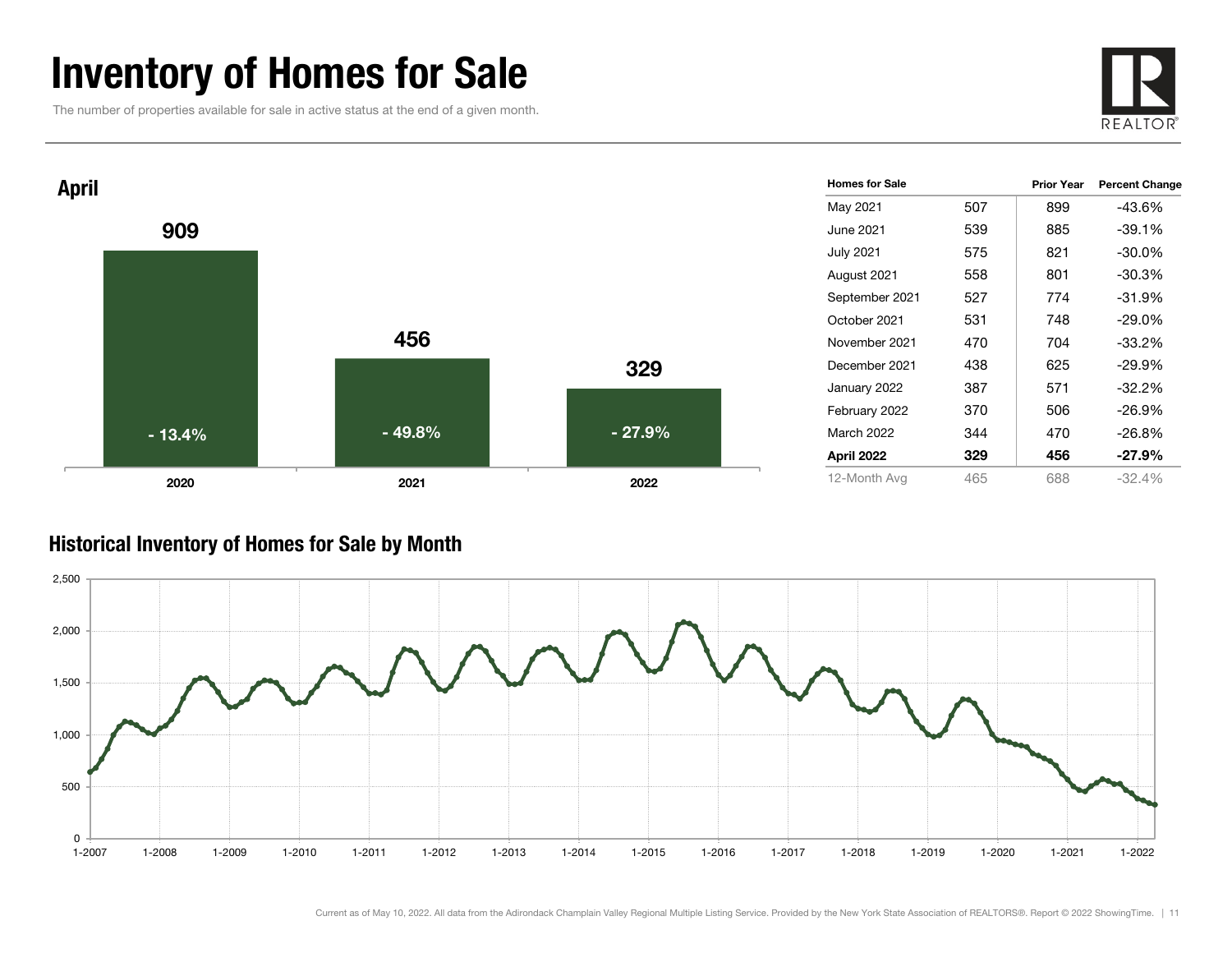### Months Supply of Inventory

The inventory of homes for sale at the end of a given month, divided by the average monthly pending sales from the last 12 months.





#### Historical Months Supply of Inventory by Month